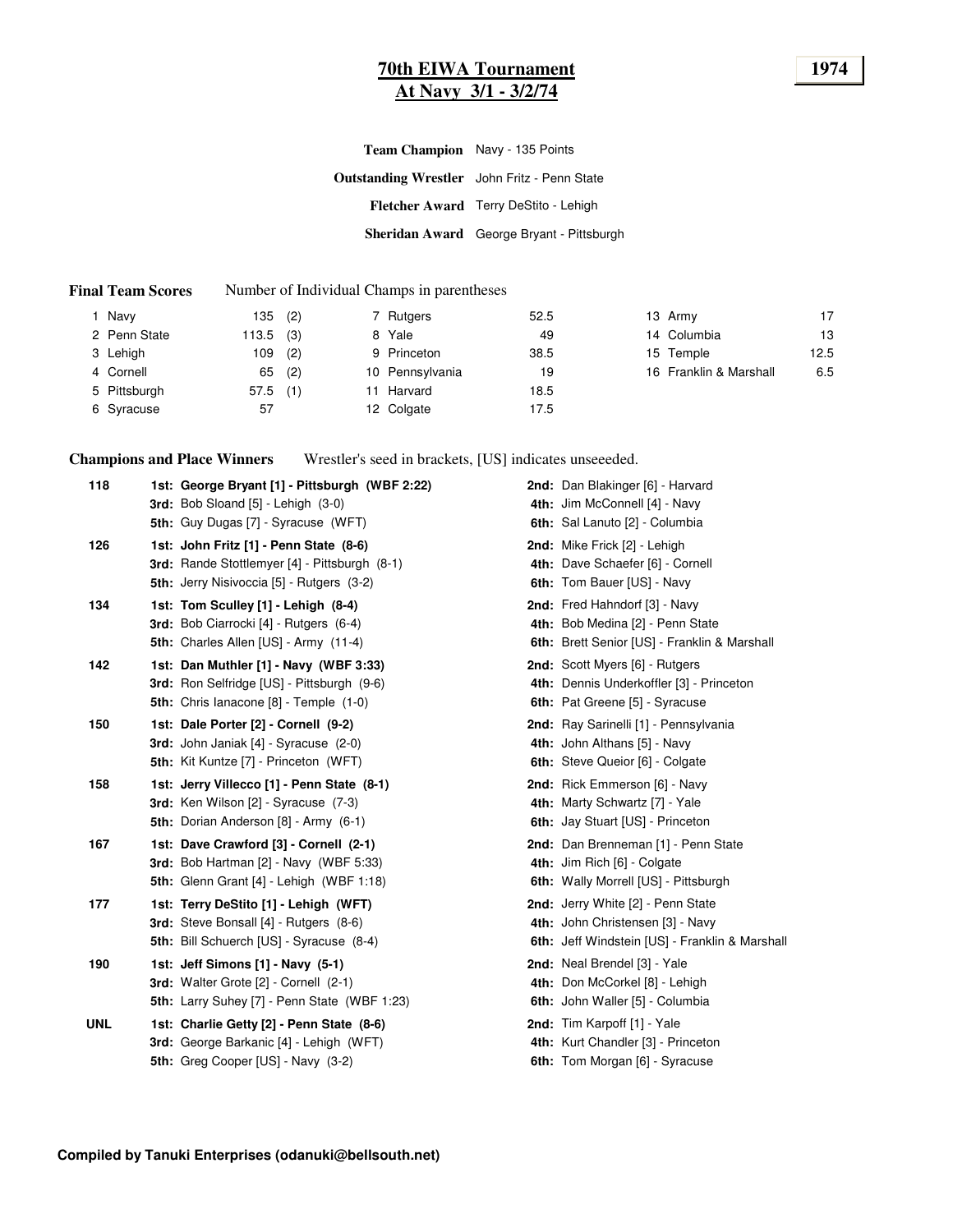## **3/1/1974 and 3/2/1974 at Navy 1974 EIWA Championship Page 1 of 10**

| Jim McConnell, Navy [4]       |                      |                      |                            |                |                         |                                |
|-------------------------------|----------------------|----------------------|----------------------------|----------------|-------------------------|--------------------------------|
| Mark Berner, Yale             |                      |                      | Jim McConnell Fall 4:55    |                |                         |                                |
| Randy Schutte, Princeton      |                      |                      |                            | Bob Sloand 5-4 |                         |                                |
| Bob Sloand, Lehigh [5]        |                      | Bob Sloand Fall 5:48 |                            |                |                         |                                |
| Andrew Little, Cornell [8]    |                      |                      |                            |                |                         | George Bryant 13-11            |
| Gary Ungvare, Rutgers         |                      |                      | Andrew Little Fall 3:13    |                |                         |                                |
| Randy Hamme, Temple           |                      |                      |                            |                | George Bryant Fall 7:38 |                                |
| George Bryant, Pittsburgh [1] |                      |                      | George Bryant Fall 1:14    |                |                         |                                |
| Sal Lanuto, Columbia [2]      |                      |                      |                            |                |                         | George Bryant Fall 2:22        |
| Kevin Woodrow, Penn State     |                      | Sal Lanuto 10-3      |                            |                |                         |                                |
| John Graziadei, Colgate       |                      |                      |                            |                | Sal Lanuto Fall 2:35    |                                |
| Guy Dugas, Syracuse [7]       |                      | Guy Dugas Fall 6:11  |                            |                |                         |                                |
| Dan Blakinger, Harvard [6]    |                      |                      |                            |                |                         | Dan Blakinger 1-1, 1-1 RD      |
| Bye                           |                      | Dan Blakinger        |                            |                |                         |                                |
| Jeff Sabin, Army              |                      |                      |                            |                | Dan Blakinger 4-3       |                                |
| Eric Waters, Pennsylvania [3] |                      | Eric Waters 12-7     |                            |                |                         |                                |
|                               |                      |                      | <b>Consolation Bracket</b> |                |                         |                                |
|                               |                      |                      |                            |                |                         |                                |
|                               | Jim McConnell        |                      |                            |                |                         |                                |
|                               |                      |                      | Jim McConnell 8-3          |                |                         |                                |
|                               | Randy Schutte        |                      |                            |                | Jim McConnell 9-6       |                                |
|                               |                      |                      |                            |                |                         | Jim McConnell Med FFT          |
|                               | <b>Andrew Little</b> |                      |                            |                | Sal Lanuto              |                                |
|                               |                      |                      | Andrew Little 5-0          |                |                         |                                |
|                               | Randy Hamme          |                      |                            |                |                         | Third Place: Bob Sloand 2-0    |
|                               |                      |                      |                            |                |                         |                                |
|                               | Kevin Woodrow        |                      |                            |                |                         | Fifth Place: Guy Dugas Med FFT |
|                               |                      |                      | Guy Dugas 7-2              |                |                         |                                |
|                               | Guy Dugas            |                      |                            |                | Guy Dugas Fall 7:55     |                                |
|                               |                      |                      |                            |                |                         | Bob Sloand 5-0                 |
|                               | <b>Eric Waters</b>   |                      |                            |                | <b>Bob Sloand</b>       |                                |
|                               |                      |                      | <b>Eric Waters</b>         |                |                         |                                |
|                               | Bye                  |                      |                            |                |                         |                                |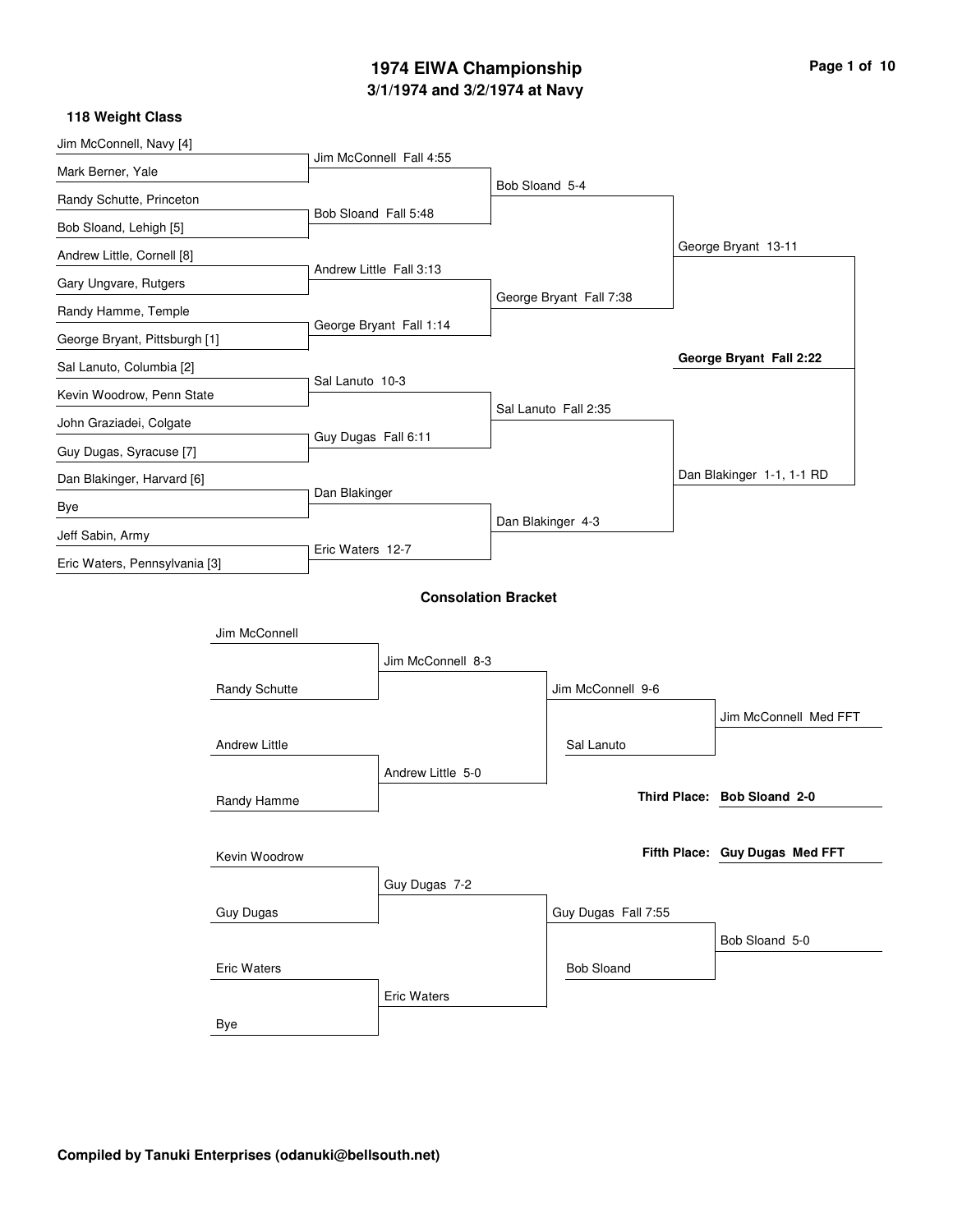### **3/1/1974 and 3/2/1974 at Navy 1974 EIWA Championship Page 2 of 10**

| Rande Stottlemyer, Pittsburgh [4] |                     |                      |                             |                |                            |  |                                    |
|-----------------------------------|---------------------|----------------------|-----------------------------|----------------|----------------------------|--|------------------------------------|
| Erich Schifter, Princeton         |                     |                      | Rande Stottlemyer Fall 6:05 |                |                            |  |                                    |
| Bill Gamper, Yale                 |                     |                      |                             |                | Rande Stottlemyer 6-2      |  |                                    |
| Jerry Nisivoccia, Rutgers [5]     |                     | Jerry Nisivoccia 7-5 |                             |                |                            |  |                                    |
| Joe Kimball, Syracuse [8]         |                     |                      |                             |                |                            |  | John Fritz 6-4                     |
| Steve Ernst, Colgate              |                     | Joe Kimball 13-2     |                             |                |                            |  |                                    |
| Bill Brennan, Franklin & Marshall |                     |                      |                             | John Fritz 7-2 |                            |  |                                    |
| John Fritz, Penn State [1]        |                     | John Fritz 14-3      |                             |                |                            |  |                                    |
| Mike Frick, Lehigh [2]            |                     |                      |                             |                |                            |  | John Fritz 8-6                     |
| Frank Lipoli, Temple              |                     | Mike Frick Fall 3:30 |                             |                |                            |  |                                    |
| Milt Yasunaga, Harvard            |                     |                      |                             | Mike Frick 8-0 |                            |  |                                    |
| Jack Schoonover, Army [7]         |                     |                      | Jack Schoonover Fall 2:11   |                |                            |  |                                    |
| Dave Schaefer, Cornell [6]        |                     |                      |                             |                |                            |  | Mike Frick 12-2                    |
| Wes Reeves, Columbia              |                     | Dave Schaefer 12-1   |                             |                |                            |  |                                    |
| Tom Bauer, Navy                   |                     |                      |                             |                | Dave Schaefer 6-4          |  |                                    |
| Dave Groverman, Pennsylvania [3]  |                     | Tom Bauer 7-6        |                             |                |                            |  |                                    |
|                                   |                     |                      |                             |                |                            |  |                                    |
|                                   |                     |                      | <b>Consolation Bracket</b>  |                |                            |  |                                    |
|                                   | Erich Schifter      |                      |                             |                |                            |  |                                    |
|                                   |                     |                      | Jerry Nisivoccia Fall 4:53  |                |                            |  |                                    |
|                                   | Jerry Nisivoccia    |                      |                             |                | Jerry Nisivoccia Fall 3:21 |  |                                    |
|                                   |                     |                      |                             |                |                            |  | Dave Schaefer 8-5                  |
|                                   | <b>Bill Brennan</b> |                      |                             |                | Dave Schaefer              |  |                                    |
|                                   |                     |                      | Bill Brennan DFT 5:14       |                |                            |  |                                    |
|                                   | Joe Kimball         |                      |                             |                |                            |  | Third Place: Rande Stottlemyer 8-1 |
|                                   |                     |                      |                             |                |                            |  |                                    |
|                                   | Frank Lipoli        |                      |                             |                |                            |  | Fifth Place: Jerry Nisivoccia 3-2  |
|                                   |                     |                      | Frank Lipoli 2-1            |                |                            |  |                                    |
|                                   | Jack Schoonover     |                      |                             |                | Tom Bauer 6-1              |  |                                    |
|                                   |                     |                      |                             |                |                            |  | Rande Stottlemyer 9-0              |
|                                   | <b>Wes Reeves</b>   |                      |                             |                | Rande Stottlemyer          |  |                                    |
|                                   |                     |                      | Tom Bauer 11-0              |                |                            |  |                                    |
|                                   | Tom Bauer           |                      |                             |                |                            |  |                                    |
|                                   |                     |                      |                             |                |                            |  |                                    |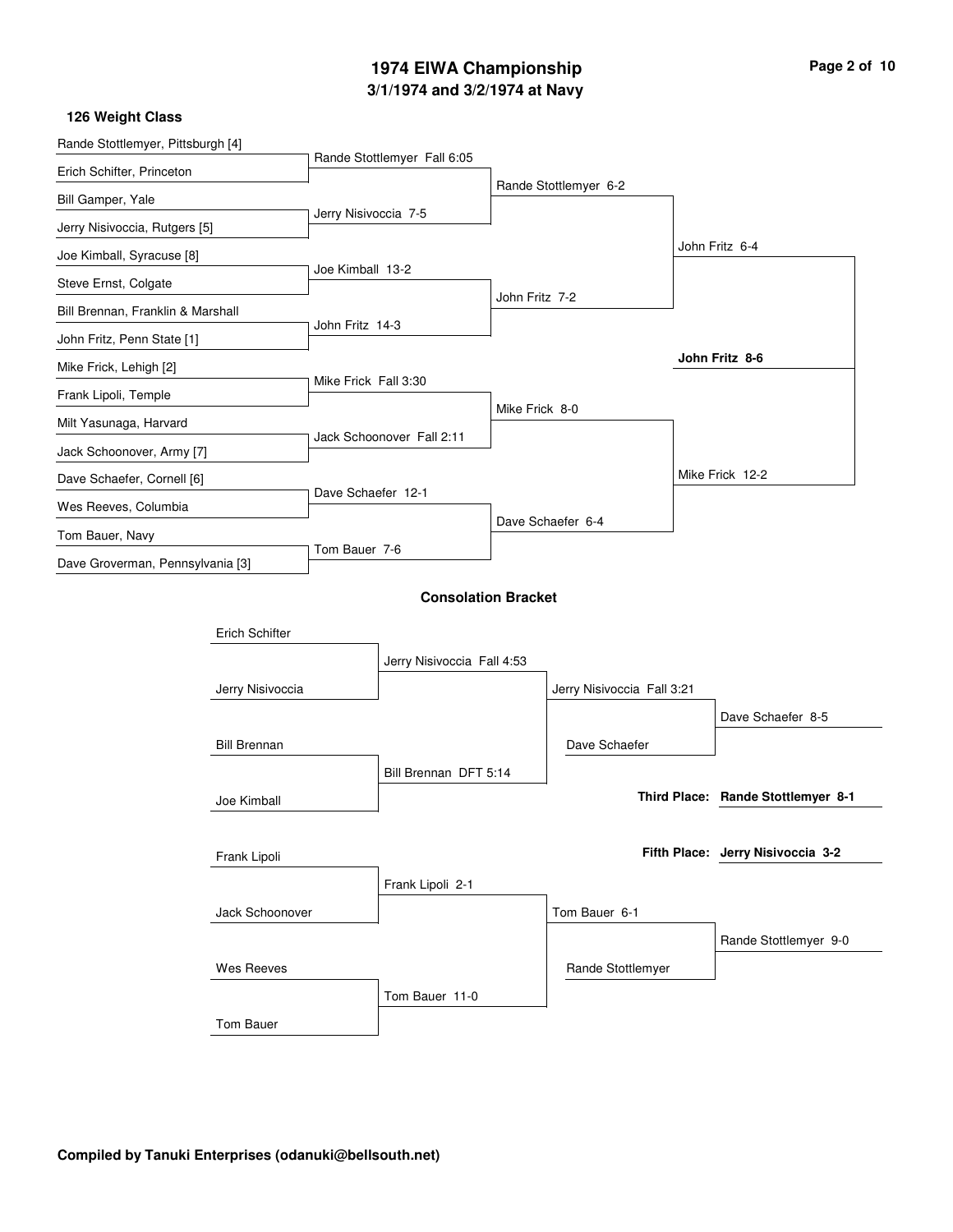## **3/1/1974 and 3/2/1974 at Navy 1974 EIWA Championship Page 3 of 10**

| 134 Weight Class                  |                      |                     |                            |  |                       |  |                                 |  |
|-----------------------------------|----------------------|---------------------|----------------------------|--|-----------------------|--|---------------------------------|--|
| Bob Ciarrocki, Rutgers [4]        |                      | Bob Ciarrocki 8-4   |                            |  |                       |  |                                 |  |
| Brett Senior, Franklin & Marshall |                      |                     |                            |  |                       |  |                                 |  |
| Mark Farley, Colgate              |                      |                     |                            |  | Bob Ciarrocki 6-2     |  |                                 |  |
| John DeBiase, Syracuse [5]        |                      | John DeBiase 6-2    |                            |  |                       |  |                                 |  |
| Bob Bailey, Pittsburgh [8]        |                      |                     |                            |  |                       |  | Tom Sculley Fall 6:11           |  |
| Don Pearsall, Columbia            |                      | Bob Bailey 5-0      |                            |  |                       |  |                                 |  |
| Schatzberger, Temple              |                      |                     |                            |  | Tom Sculley Fall 4:03 |  |                                 |  |
| Tom Sculley, Lehigh [1]           |                      |                     | Tom Sculley Fall 3:19      |  |                       |  |                                 |  |
| Bob Medina, Penn State [2]        |                      |                     |                            |  |                       |  | Tom Sculley 8-4                 |  |
| Kevin Lillehei, Cornell           |                      | Bob Medina 6-1      |                            |  |                       |  |                                 |  |
| Jenson, Harvard                   |                      |                     |                            |  | Bob Medina Fall 7:24  |  |                                 |  |
| Dave Horn, Yale [7]               |                      | Dave Horn Fall 1:25 |                            |  |                       |  |                                 |  |
| Mike Nuckols, Princeton [6]       |                      |                     |                            |  |                       |  | Fred Hahndorf 6-1               |  |
| Jeff Thorne, Pennsylvania         |                      | Mike Nuckols 16-10  |                            |  |                       |  |                                 |  |
| Charles Allen, Army               |                      |                     |                            |  | Fred Hahndorf 15-2    |  |                                 |  |
| Fred Hahndorf, Navy [3]           |                      |                     | Fred Hahndorf Fall 7:02    |  |                       |  |                                 |  |
|                                   |                      |                     | <b>Consolation Bracket</b> |  |                       |  |                                 |  |
|                                   |                      |                     |                            |  |                       |  |                                 |  |
|                                   | <b>Brett Senior</b>  |                     |                            |  |                       |  |                                 |  |
|                                   |                      |                     | Brett Senior 8-6           |  |                       |  |                                 |  |
|                                   | John DeBiase         |                     |                            |  | Brett Senior 7-5      |  |                                 |  |
|                                   |                      |                     |                            |  |                       |  | Bob Medina Fall 3:07            |  |
|                                   | Schatzberger         |                     |                            |  | <b>Bob Medina</b>     |  |                                 |  |
|                                   |                      |                     | Schatzberger 7-1           |  |                       |  |                                 |  |
|                                   | <b>Bob Bailey</b>    |                     |                            |  |                       |  | Third Place: Bob Ciarrocki 6-4  |  |
|                                   |                      |                     |                            |  |                       |  |                                 |  |
|                                   | Kevin Lillehei       |                     |                            |  |                       |  | Fifth Place: Charles Allen 11-4 |  |
|                                   |                      |                     | Dave Horn Fall 5:17        |  |                       |  |                                 |  |
|                                   | Dave Horn            |                     |                            |  | Charles Allen 8-4     |  |                                 |  |
|                                   |                      |                     |                            |  |                       |  | Bob Ciarrocki 6-2               |  |
|                                   | <b>Charles Allen</b> |                     |                            |  | <b>Bob Ciarrocki</b>  |  |                                 |  |
|                                   |                      |                     | Charles Allen 7-6          |  |                       |  |                                 |  |
|                                   | <b>Mike Nuckols</b>  |                     |                            |  |                       |  |                                 |  |
|                                   |                      |                     |                            |  |                       |  |                                 |  |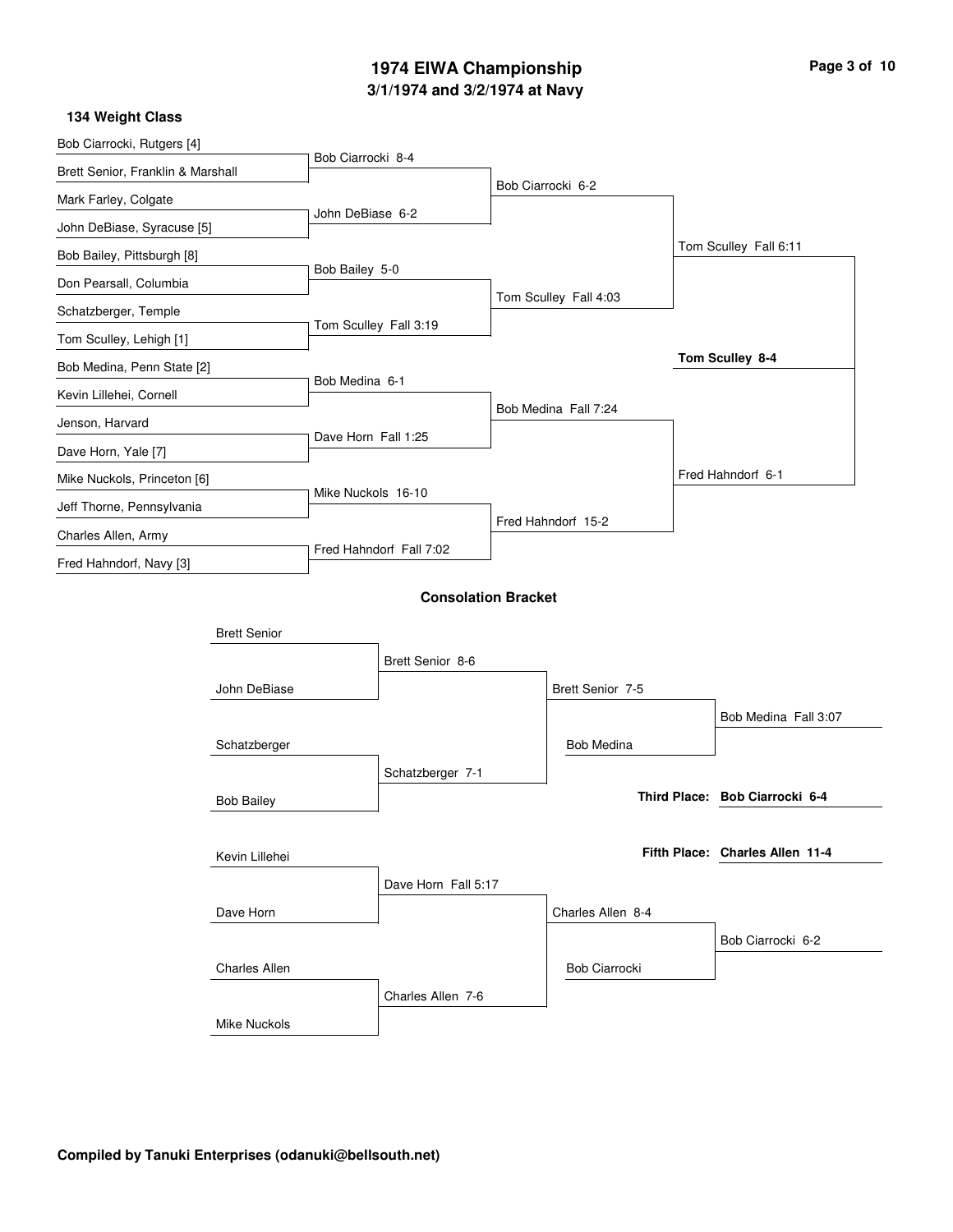## **3/1/1974 and 3/2/1974 at Navy 1974 EIWA Championship Page 4 of 10**

| Larry Trowbridge, Columbia [4]      |                     |                          |                            |                 |                         |                                 |
|-------------------------------------|---------------------|--------------------------|----------------------------|-----------------|-------------------------|---------------------------------|
| Bill Vollrath, Penn State           |                     | Larry Trowbridge 9-6     |                            |                 |                         |                                 |
| Mike Poliakoff, Yale                |                     |                          |                            | Pat Greene 3-0  |                         |                                 |
| Pat Greene, Syracuse [5]            |                     | Pat Greene 6-1           |                            |                 |                         |                                 |
| Chris lanacone, Temple [8]          |                     |                          |                            |                 |                         | Dan Muthler Fall 7:54           |
| Kevin Schneider, Cornell            |                     | Chris lanacone 11-1      |                            |                 |                         |                                 |
| Bert Picot, Pennsylvania            |                     |                          |                            | Dan Muthler 5-2 |                         |                                 |
| Dan Muthler, Navy [1]               |                     | Dan Muthler Fall 3:03    |                            |                 |                         |                                 |
| Mike Campo, Army [2]                |                     |                          |                            |                 |                         | Dan Muthler Fall 3:33           |
| Ron Selfridge, Pittsburgh           |                     | Ron Selfridge 11-7       |                            |                 |                         |                                 |
| Gregg Coccari, Colgate              |                     |                          |                            |                 | Ron Selfridge 9-6       |                                 |
| George Baker, Harvard [7]           |                     |                          | George Baker Fall 6:37     |                 |                         |                                 |
| Scott Myers, Rutgers [6]            |                     |                          |                            |                 |                         | Scott Myers 5-3                 |
| Mark Stauffer, Lehigh               |                     | Scott Myers 9-6          |                            |                 |                         |                                 |
| Clarke Griffin, Franklin & Marshall |                     | Dennis Underkoffler 10-1 |                            |                 | Scott Myers Fall 4:21   |                                 |
| Dennis Underkoffler, Princeton [3]  |                     |                          |                            |                 |                         |                                 |
|                                     |                     |                          | <b>Consolation Bracket</b> |                 |                         |                                 |
|                                     | Mike Poliakoff      |                          |                            |                 |                         |                                 |
|                                     |                     |                          | Mike Poliakoff Fall 3:31   |                 |                         |                                 |
|                                     | Larry Trowbridge    |                          |                            |                 | Chris lanacone 3-0      |                                 |
|                                     |                     |                          |                            |                 |                         | Ron Selfridge 4-1               |
|                                     | <b>Bert Picot</b>   |                          |                            |                 | Ron Selfridge           |                                 |
|                                     |                     |                          | Chris lanacone 14-2        |                 |                         |                                 |
|                                     | Chris lanacone      |                          |                            |                 |                         | Third Place: Ron Selfridge 9-6  |
|                                     |                     |                          |                            |                 |                         |                                 |
|                                     | Mike Campo          |                          |                            |                 |                         | Fifth Place: Chris lanacone 1-0 |
|                                     |                     |                          | Mike Campo 5-4             |                 |                         |                                 |
|                                     | George Baker        |                          |                            |                 | Dennis Underkoffler 9-1 |                                 |
|                                     |                     |                          |                            |                 |                         | Dennis Underkoffler 4-2         |
|                                     | Mark Stauffer       |                          |                            |                 | Pat Greene              |                                 |
|                                     |                     |                          | Dennis Underkoffler 9-6    |                 |                         |                                 |
|                                     | Dennis Underkoffler |                          |                            |                 |                         |                                 |
|                                     |                     |                          |                            |                 |                         |                                 |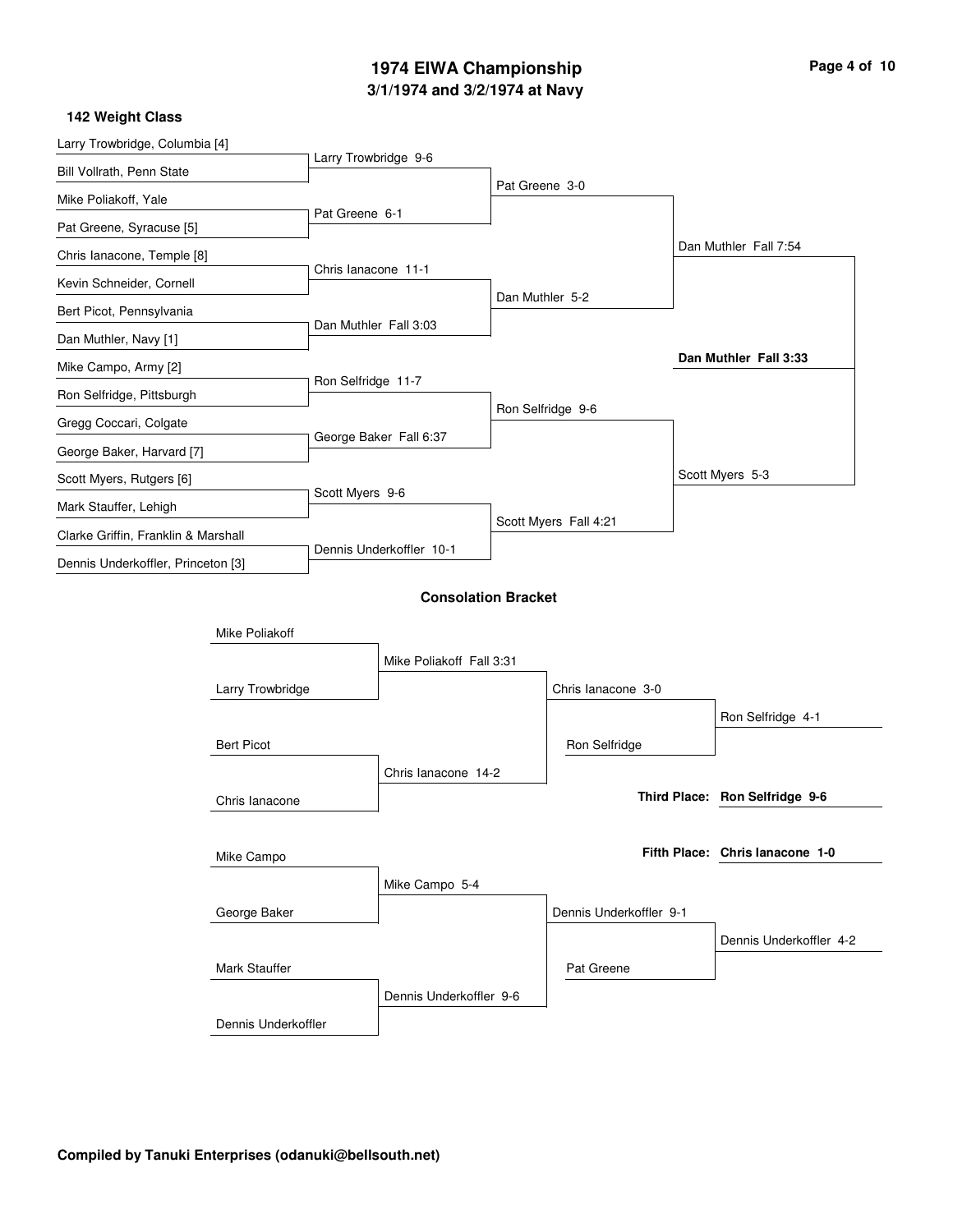# **3/1/1974 and 3/2/1974 at Navy 1974 EIWA Championship Page 5 of 10**

| John Janiak, Syracuse [4]          |                      |                       |                            |                   |                       |                                 |  |
|------------------------------------|----------------------|-----------------------|----------------------------|-------------------|-----------------------|---------------------------------|--|
| Phil Steiner, Rutgers              |                      | John Janiak Fall 7:16 |                            |                   |                       |                                 |  |
| Lou Rivera, Temple                 |                      |                       |                            | John Janiak 7-2   |                       |                                 |  |
| John Althans, Navy [5]             |                      | John Althans 7-1      |                            |                   |                       |                                 |  |
| Mike Mousetis, Penn State [8]      |                      |                       |                            |                   |                       | Ray Sarinelli 9-7               |  |
| Jim Stratton, Army                 |                      | Mike Mousetis 12-4    |                            |                   |                       |                                 |  |
| Ray Dallatore, Pittsburgh          |                      |                       |                            | Ray Sarinelli 9-7 |                       |                                 |  |
| Ray Sarinelli, Pennsylvania [1]    |                      | Ray Sarinelli 6-5     |                            |                   |                       |                                 |  |
| Dale Porter, Cornell [2]           |                      |                       |                            |                   |                       | Dale Porter 9-2                 |  |
| David Schwalm, Franklin & Marshall |                      | Dale Porter 11-4      |                            |                   |                       |                                 |  |
| Jeff Duke, Lehigh                  |                      |                       |                            | Dale Porter 11-4  |                       |                                 |  |
| Kit Kuntze, Princeton [7]          |                      | Kit Kuntze 7-5        |                            |                   |                       |                                 |  |
| Steve Queior, Colgate [6]          |                      |                       |                            |                   |                       | Dale Porter 5-1                 |  |
| Jim Mullin, Columbia               |                      | Steve Queior 9-3      |                            |                   |                       |                                 |  |
| Mike Dee, Harvard                  |                      |                       |                            |                   | Steve Queior 3-3, 3-2 |                                 |  |
| Jim Bennett, Yale [3]              |                      | Jim Bennett 9-6       |                            |                   |                       |                                 |  |
|                                    |                      |                       | <b>Consolation Bracket</b> |                   |                       |                                 |  |
|                                    |                      |                       |                            |                   |                       |                                 |  |
|                                    | <b>Phil Steiner</b>  |                       |                            |                   |                       |                                 |  |
|                                    |                      |                       | John Althans 14-4          |                   |                       |                                 |  |
|                                    | John Althans         |                       |                            |                   | John Althans 8-7      |                                 |  |
|                                    |                      |                       |                            |                   |                       | John Althans Fall 5:54          |  |
|                                    | Ray Dallatore        |                       |                            |                   | <b>Steve Queior</b>   |                                 |  |
|                                    |                      |                       | Mike Mousetis 1-1, 2-2 RD  |                   |                       |                                 |  |
|                                    | <b>Mike Mousetis</b> |                       |                            |                   |                       | Third Place: John Janiak 2-0    |  |
|                                    |                      |                       |                            |                   |                       |                                 |  |
|                                    | David Schwalm        |                       |                            |                   |                       | Fifth Place: Kit Kuntze Med FFT |  |
|                                    |                      |                       | Kit Kuntze 7-2             |                   |                       |                                 |  |
|                                    | Kit Kuntze           |                       |                            |                   | Kit Kuntze 15-8       |                                 |  |
|                                    |                      |                       |                            |                   |                       | John Janiak Fall 5:03           |  |
|                                    | Jim Mullin           |                       |                            |                   | John Janiak           |                                 |  |
|                                    |                      |                       | Jim Bennett 10-4           |                   |                       |                                 |  |
|                                    | Jim Bennett          |                       |                            |                   |                       |                                 |  |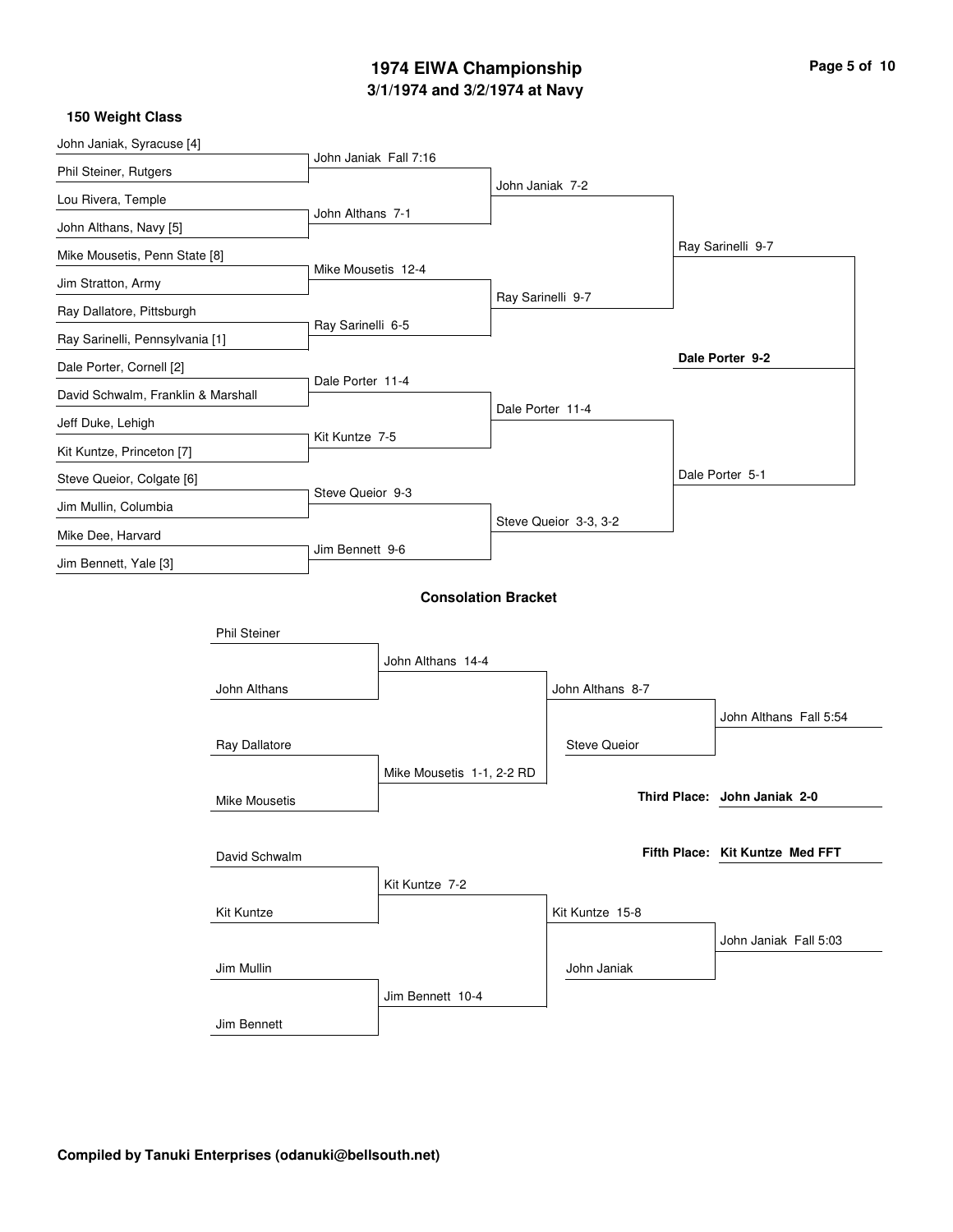## **3/1/1974 and 3/2/1974 at Navy 1974 EIWA Championship Page 6 of 10**

| Gary Osborne, Temple [4]       |                    |                            |                     |                   |                        |  |                                  |
|--------------------------------|--------------------|----------------------------|---------------------|-------------------|------------------------|--|----------------------------------|
| Jay Stuart, Princeton          |                    | Jay Stuart 14-9            |                     |                   |                        |  |                                  |
| Adler, Harvard                 |                    |                            |                     |                   | Jay Stuart 5-5, 2-2 RD |  |                                  |
| Barry Dixon, Lehigh [5]        |                    | Barry Dixon Fall 4:30      |                     |                   |                        |  |                                  |
| Dorian Anderson, Army [8]      |                    |                            |                     |                   |                        |  | Jerry Villecco 6-0               |
| Danny Yee, Columbia            |                    | Dorian Anderson 8-1        |                     |                   |                        |  |                                  |
| Dave Damour, Cornell           |                    |                            |                     |                   | Jerry Villecco 9-4     |  |                                  |
| Jerry Villecco, Penn State [1] |                    | Jerry Villecco 8-2         |                     |                   |                        |  |                                  |
| Ken Wilson, Syracuse [2]       |                    |                            |                     |                   |                        |  | Jerry Villecco 8-1               |
| Dan Levine, Pittsburgh         |                    | Ken Wilson 6-6, 8-0        |                     |                   |                        |  |                                  |
| Mike Clark, Colgate            |                    |                            |                     |                   | Marty Schwartz 14-10   |  |                                  |
| Marty Schwartz, Yale [7]       |                    | Marty Schwartz 10-6        |                     |                   |                        |  |                                  |
| Rick Emmerson, Navy [6]        |                    |                            |                     |                   |                        |  | Rick Emmerson 16-6               |
| Bill Palm, Franklin & Marshall |                    | Rick Emmerson Fall 1:10    |                     |                   |                        |  |                                  |
| Mike Knesevitch, Pennsylvania  |                    |                            |                     | Rick Emmerson 9-1 |                        |  |                                  |
| Bob Kiefer, Rutgers [3]        |                    | Mike Knesevitch 11-9       |                     |                   |                        |  |                                  |
|                                |                    | <b>Consolation Bracket</b> |                     |                   |                        |  |                                  |
|                                |                    |                            |                     |                   |                        |  |                                  |
|                                | Gary Osborne       |                            |                     |                   |                        |  |                                  |
|                                |                    |                            | Gary Osborne 7-6    |                   |                        |  |                                  |
|                                | <b>Barry Dixon</b> |                            |                     |                   | Dorian Anderson 17-7   |  |                                  |
|                                |                    |                            |                     |                   |                        |  | Marty Schwartz 8-0               |
|                                | Dave Damour        |                            |                     |                   | Marty Schwartz         |  |                                  |
|                                |                    |                            | Dorian Anderson 7-5 |                   |                        |  |                                  |
|                                | Dorian Anderson    |                            |                     |                   |                        |  | Third Place: Ken Wilson 7-3      |
|                                |                    |                            |                     |                   |                        |  |                                  |
|                                | Mike Clark         |                            |                     |                   |                        |  | Fifth Place: Dorian Anderson 6-1 |
|                                |                    |                            | Ken Wilson 3-2      |                   |                        |  |                                  |
| Ken Wilson                     |                    |                            |                     |                   | Ken Wilson Fall 7:08   |  |                                  |
|                                |                    |                            |                     |                   |                        |  | Ken Wilson 6-3                   |
|                                | <b>Bill Palm</b>   |                            |                     |                   | Jay Stuart             |  |                                  |
|                                |                    |                            | Mike Knesevitch 9-3 |                   |                        |  |                                  |
|                                | Mike Knesevitch    |                            |                     |                   |                        |  |                                  |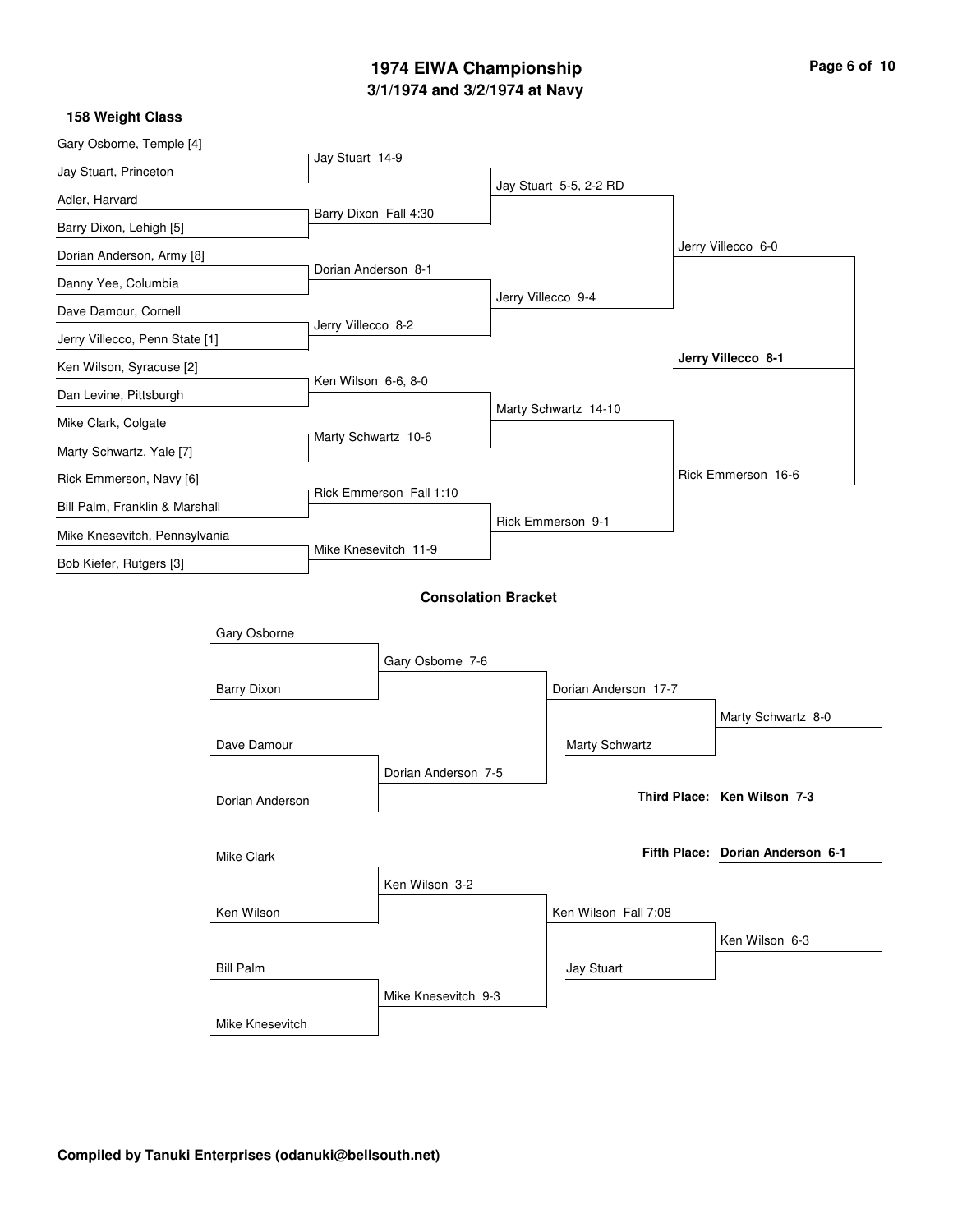# **3/1/1974 and 3/2/1974 at Navy 1974 EIWA Championship Page 7 of 10**

| 167 Weight Class                       |                   |                       |                                 |  |                       |  |                                    |
|----------------------------------------|-------------------|-----------------------|---------------------------------|--|-----------------------|--|------------------------------------|
| Glenn Grant, Lehigh [4]                |                   | Glenn Grant Fall 7:13 |                                 |  |                       |  |                                    |
| James McEwan, Yale                     |                   |                       |                                 |  |                       |  |                                    |
| Wally Morrell, Pittsburgh              |                   |                       |                                 |  | Wally Morrell 16-2    |  |                                    |
| Jamie Fee, Columbia [5]                |                   | Wally Morrell 10-5    |                                 |  |                       |  |                                    |
| Bruce Johnson, Harvard [8]             |                   |                       |                                 |  |                       |  | Dan Brenneman Fall 6:11            |
| Andy Sefter, Pennsylvania              |                   | Andy Sefter 17-10     |                                 |  |                       |  |                                    |
| Curt Roby, Rutgers                     |                   |                       |                                 |  | Dan Brenneman 7-2     |  |                                    |
| Dan Brenneman, Penn State [1]          |                   |                       | Dan Brenneman Fall 4:06         |  |                       |  |                                    |
| Bob Hartman, Navy [2]                  |                   |                       |                                 |  |                       |  | Dave Crawford 2-1                  |
| Tino Mantella, Temple                  |                   | Bob Hartman 11-5      |                                 |  |                       |  |                                    |
| Marlin Dreibelbis, Franklin & Marshall |                   |                       |                                 |  | Bob Hartman Fall 3:18 |  |                                    |
| Tim Jenks, Syracuse [7]                |                   |                       | Marlin Dreibelbis Fall 10:57 OT |  |                       |  |                                    |
| Jim Rich, Colgate [6]                  |                   |                       |                                 |  |                       |  | Dave Crawford 6-4                  |
| Mark Kowal, Princeton                  |                   | Jim Rich 3-1          |                                 |  |                       |  |                                    |
| Cal Daley, Army                        |                   |                       |                                 |  | Dave Crawford 12-4    |  |                                    |
| Dave Crawford, Cornell [3]             |                   |                       | Dave Crawford DFT 5:00          |  |                       |  |                                    |
|                                        |                   |                       | <b>Consolation Bracket</b>      |  |                       |  |                                    |
| Jamie Fee                              |                   |                       |                                 |  |                       |  |                                    |
|                                        |                   |                       | Glenn Grant Med FFT             |  |                       |  |                                    |
|                                        | Glenn Grant       |                       |                                 |  | Glenn Grant Fall 7:14 |  |                                    |
|                                        |                   |                       |                                 |  |                       |  | Bob Hartman 4-1                    |
|                                        | Curt Roby         |                       |                                 |  | Bob Hartman           |  |                                    |
|                                        |                   |                       | Curt Roby 5-3                   |  |                       |  |                                    |
|                                        | Andy Sefter       |                       |                                 |  |                       |  | Third Place: Bob Hartman Fall 5:33 |
|                                        |                   |                       |                                 |  |                       |  |                                    |
|                                        | Tino Mantella     |                       |                                 |  |                       |  | Fifth Place: Glenn Grant Fall 1:18 |
|                                        |                   |                       | Tino Mantella 9-2               |  |                       |  |                                    |
|                                        | Marlin Dreibelbis |                       |                                 |  | Jim Rich Fall 7:21    |  |                                    |
|                                        |                   |                       |                                 |  |                       |  | Jim Rich Fall 2:37                 |
|                                        | Cal Daley         |                       |                                 |  | <b>Wally Morrell</b>  |  |                                    |
|                                        |                   |                       | Jim Rich Med FFT                |  |                       |  |                                    |
|                                        | Jim Rich          |                       |                                 |  |                       |  |                                    |
|                                        |                   |                       |                                 |  |                       |  |                                    |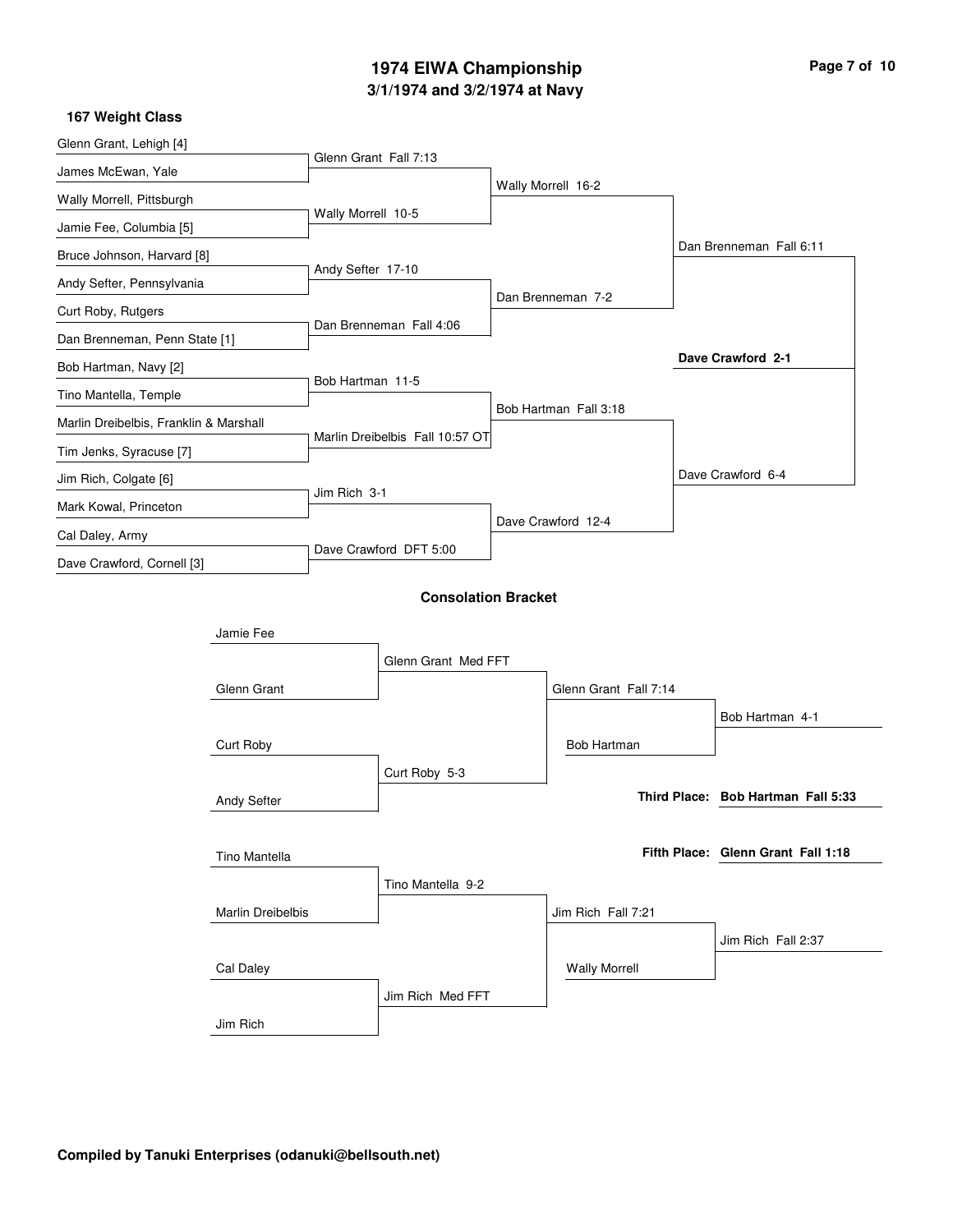### **3/1/1974 and 3/2/1974 at Navy 1974 EIWA Championship Page 8 of 10**

#### Steve Bonsall, Rutgers [4] Steve Locke, Cornell Paul Jazenski, Pittsburgh Jim Strathmeyer, Harvard [5] Rich Acierno, Temple [8] Jim Burton, Army Jeff Windstein, Franklin & Marshall Terry DeStito, Lehigh [1] Jerry White, Penn State [2] Dave Ceponis, Colgate Paul Kroeger, Yale Jay Closser, Princeton [7] Brian Bilder, Pennsylvania [6] Bill Schuerch, Syracuse Tom Wagner, Columbia John Christensen, Navy [3] Steve Bonsall Fall 6:48 Jim Strathmeyer 7-0 Jim Burton 3-2 Terry DeStito 6-0 Jerry White Fall 1:15 Jay Closser Fall 6:08 Bill Schuerch 12-9 John Christensen Fall 3:59 Steve Bonsall Fall 7:14 Terry DeStito 10-0 Jerry White Fall 1:36 John Christensen 6-2 Terry DeStito 11-6 Jerry White 12-7 **Terry DeStito DFT 4:38 177 Weight Class Consolation Bracket** Jim Strathmeyer Jim Burton Jay Closser Bill Schuerch Steve Locke Jeff Windstein Dave Ceponis Tom Wagner Jim Strathmeyer 2-0 Jeff Windstein 4-4, 1-1 RD Jay Closser Fall 5:02 Bill Schuerch 8-5 Jeff Windstein 3-1 Bill Schuerch 17-7 John Christensen Steve Bonsall John Christensen 5-4 Steve Bonsall 10-3 **Steve Bonsall 8-6 Third Place: Bill Schuerch 8-4 Fifth Place:**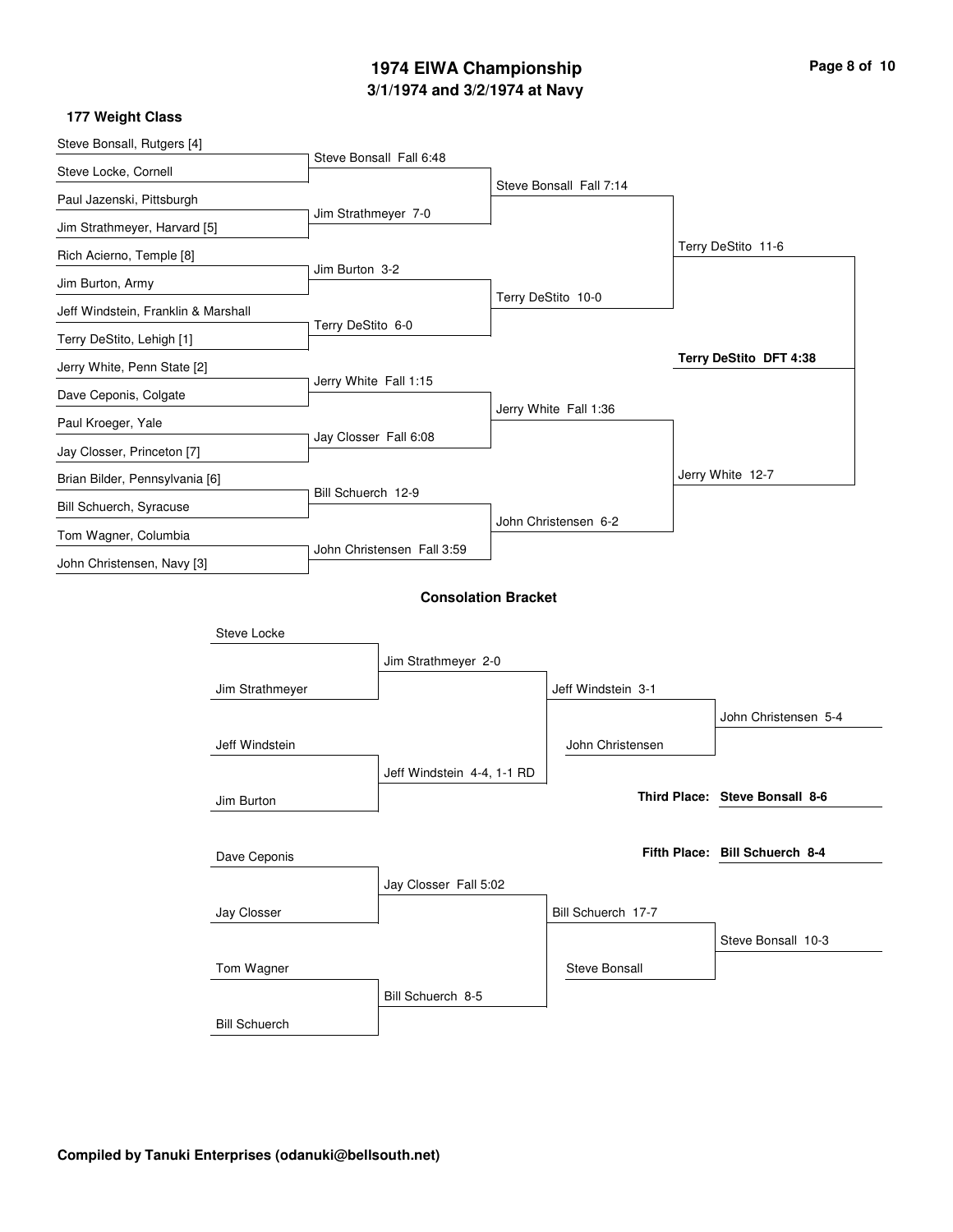### **3/1/1974 and 3/2/1974 at Navy 1974 EIWA Championship Page 9 of 10**

#### Jeff Minard, Pittsburgh [4] Gerry Greenwood, Princeton Dick Cook, Syracuse John Waller, Columbia [5] Don McCorkel, Lehigh [8] Peter Maddalena, Rutgers George Sopko, Franklin & Marshall Jeff Simons, Navy [1] Walter Grote, Cornell [2] Peter Ingersoll, Pennsylvania Charles Stratton, Colgate Larry Suhey, Penn State [7] Lynn Hershey, Temple [6] Bob Johnson, Army Bart Van Dissell, Harvard Neal Brendel, Yale [3] Jeff Minard 5-0 John Waller Fall 4:52 Don McCorkel 10-0 Jeff Simons Fall 5:36 Walter Grote Fall 6:58 Larry Suhey 9-1 Lynn Hershey 11-8 Neal Brendel Fall 6:47 John Waller 10-2 Jeff Simons 10-3 Larry Suhey 7-3 Neal Brendel 6-2 Jeff Simons Fall 0:34 Neal Brendel 4-3 **Jeff Simons 5-1 190 Weight Class Consolation Bracket** Jeff Minard Don McCorkel Walter Grote Lynn Hershey Dick Cook George Sopko Charles Stratton Bart Van Dissell Jeff Minard 8-1 Don McCorkel 6-0 Walter Grote DFT 1:41 Lynn Hershey DFT Don McCorkel 6-2 Walter Grote 13-4 Larry Suhey John Waller Don McCorkel 7-2 Walter Grote 13-4 **Walter Grote 2-1 Third Place: Larry Suhey Fall 1:23 Fifth Place:**